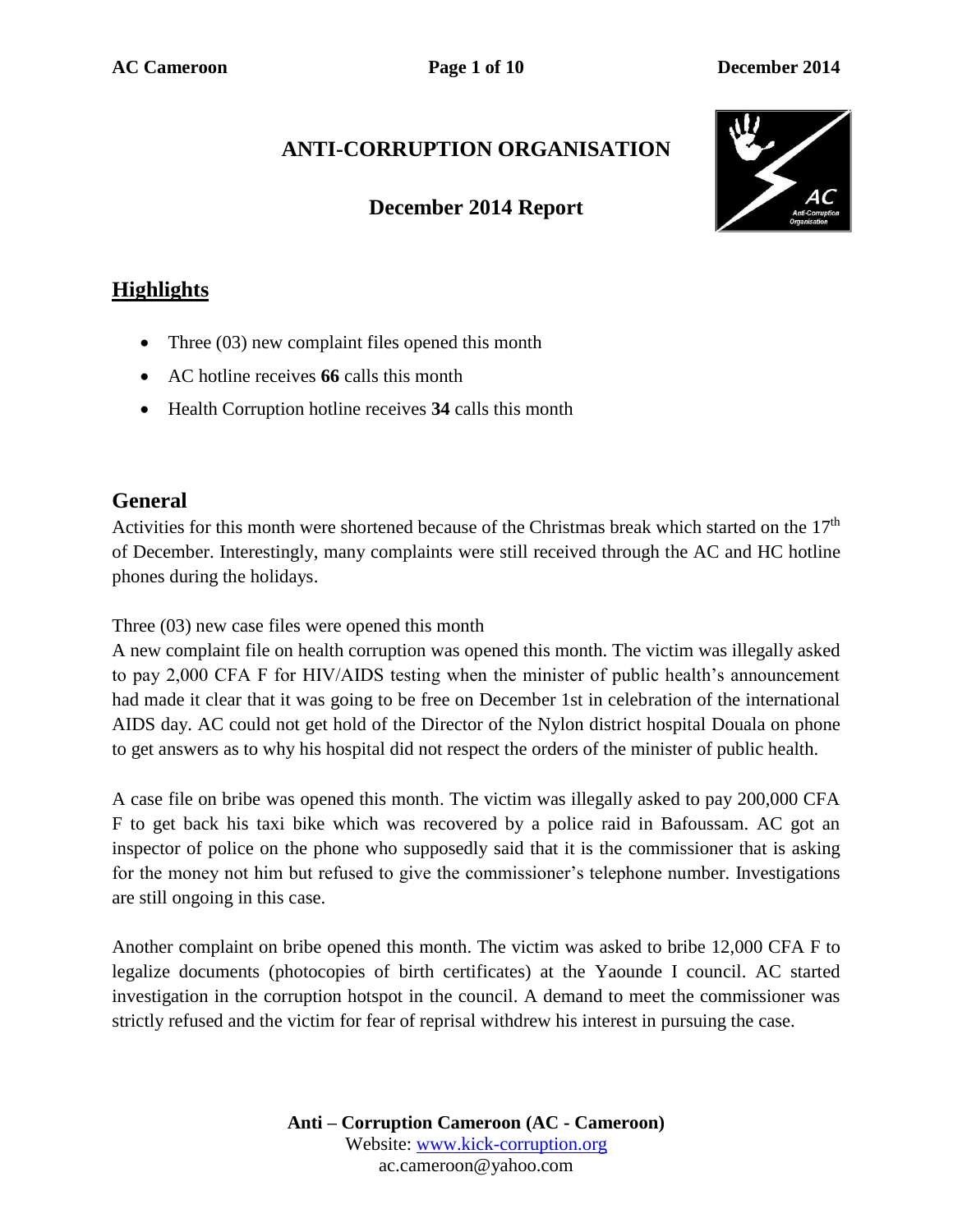The AC hotline phone registered 66 calls this month with a total of 22 complaints. 15 of these complaints are corruption and corruption assimilated offences while 7 are non-corruption related complaints.

Case follow-up this month continues with the old case of motor bike riders against the head of the Nkolbisson municipal storeroom still at the level of hearings in the high court in Yaoundé.

AC is also waiting to hear the results of the decisions reached at in the case Oppression case opposing the concrete dealer against the Sheriff of the Genie Militaire located at Olembe. The colonel in charge of the case had asked AC to wait as deliberations are still ongoing.

## **Health Corruption Hotline**

The Health Corruption hotline received 34 calls this month with 2 complaints on hiv/aids, 3 complaints on other illnesses and 2 complaints ascertaining poverty as the cause of lack of access to medications. The information has been analyzed and is represented below.



This month of December 2014, 85% of calls were responsive while 15% of callers' phones were either unavailable or they did not answer their phones.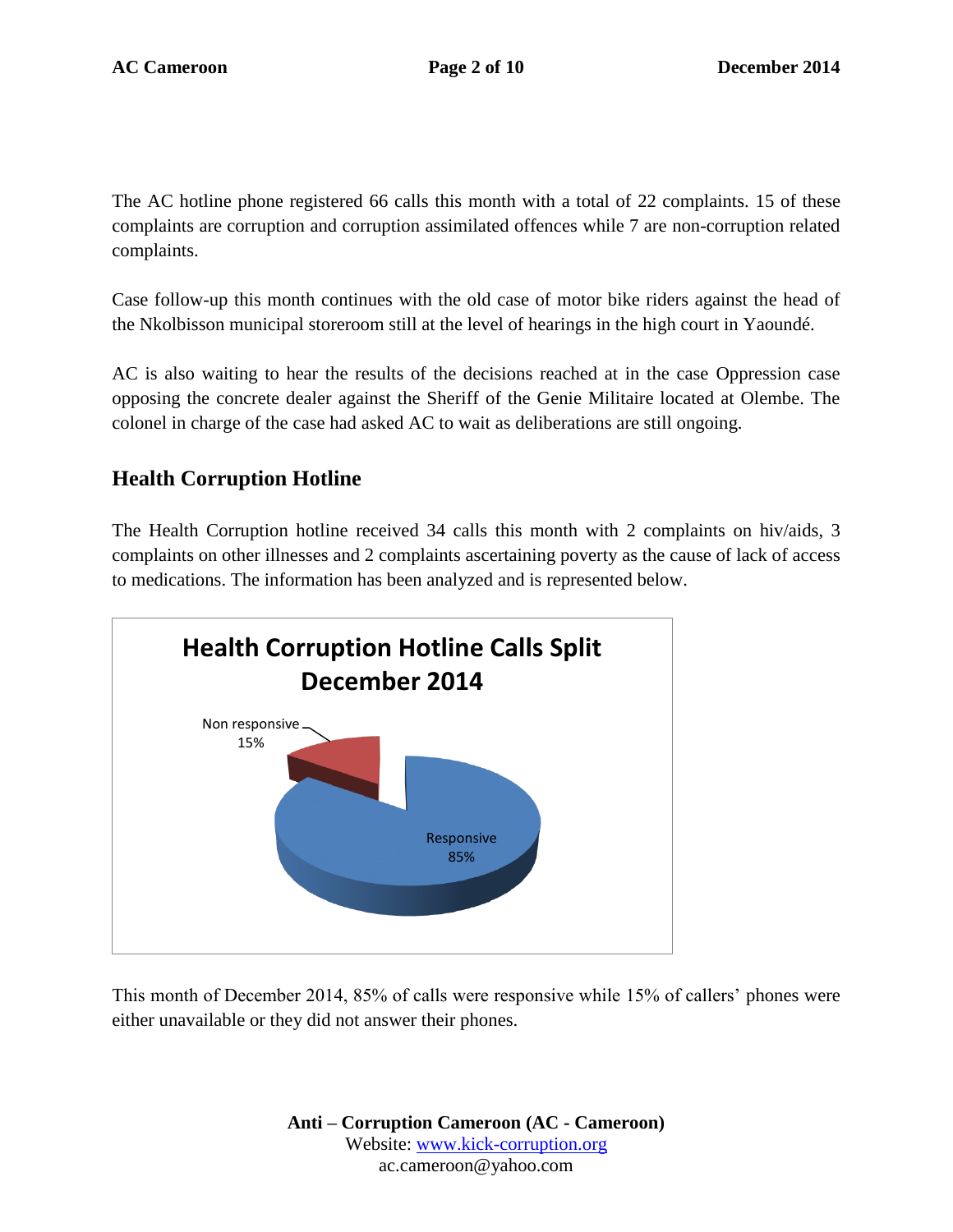

Complaints this month against subsidized medications were reported only against hiv/aids which has 28% while 43% of complaints were on other illnesses and 29% were complaints not relating to any illness.

# **Gender**



The male gender is highest with 56% while the female gender has impressively participated this month with a 44% representation.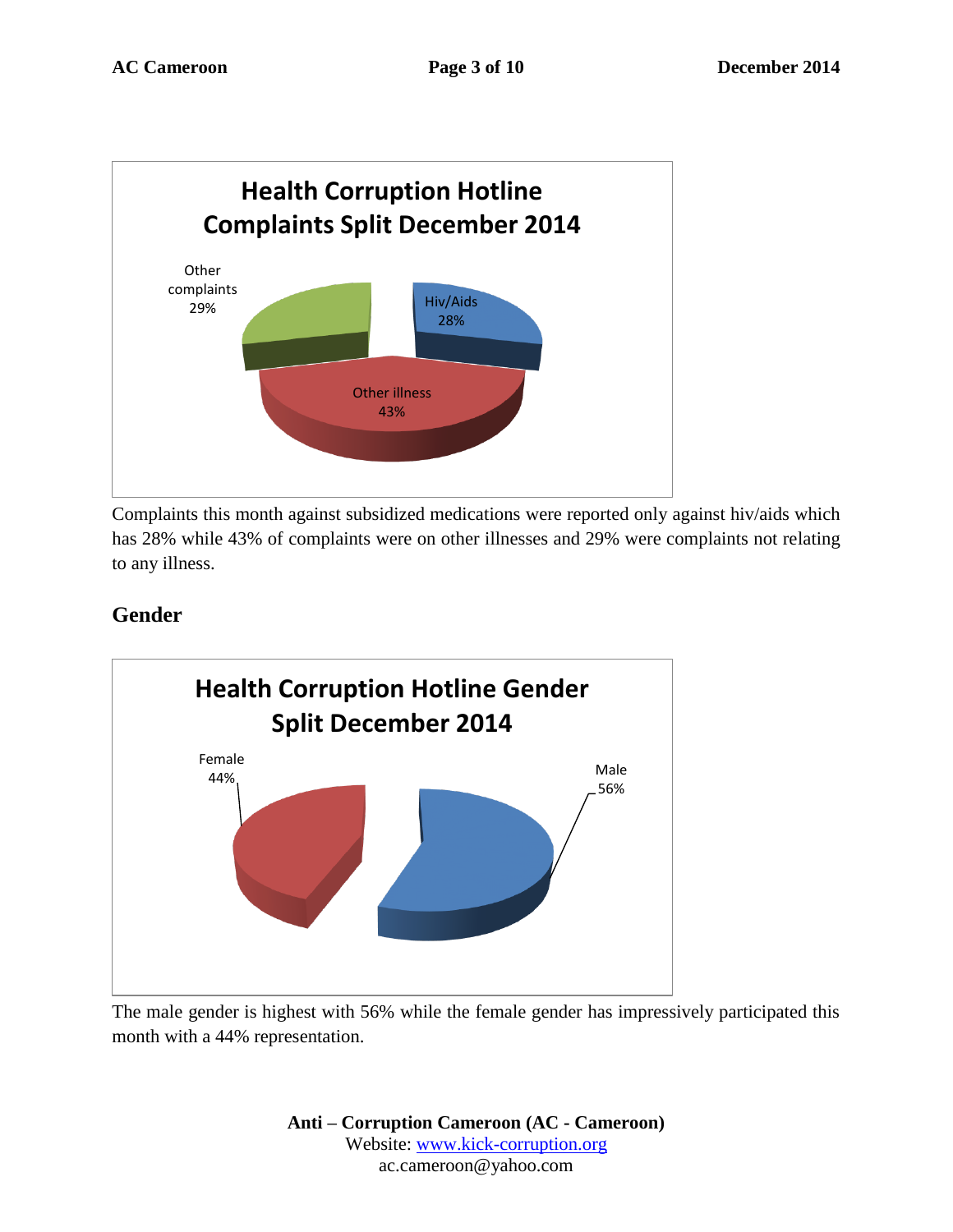### **Age-range of callers**



Just two age groups participated this month with the highest being the adult age range with 61% of calls, followed by the youth age range with 39%. The elderly age range has been lacking in participation these past months with no clear reasons as to why.

## **Regional distribution of calls**

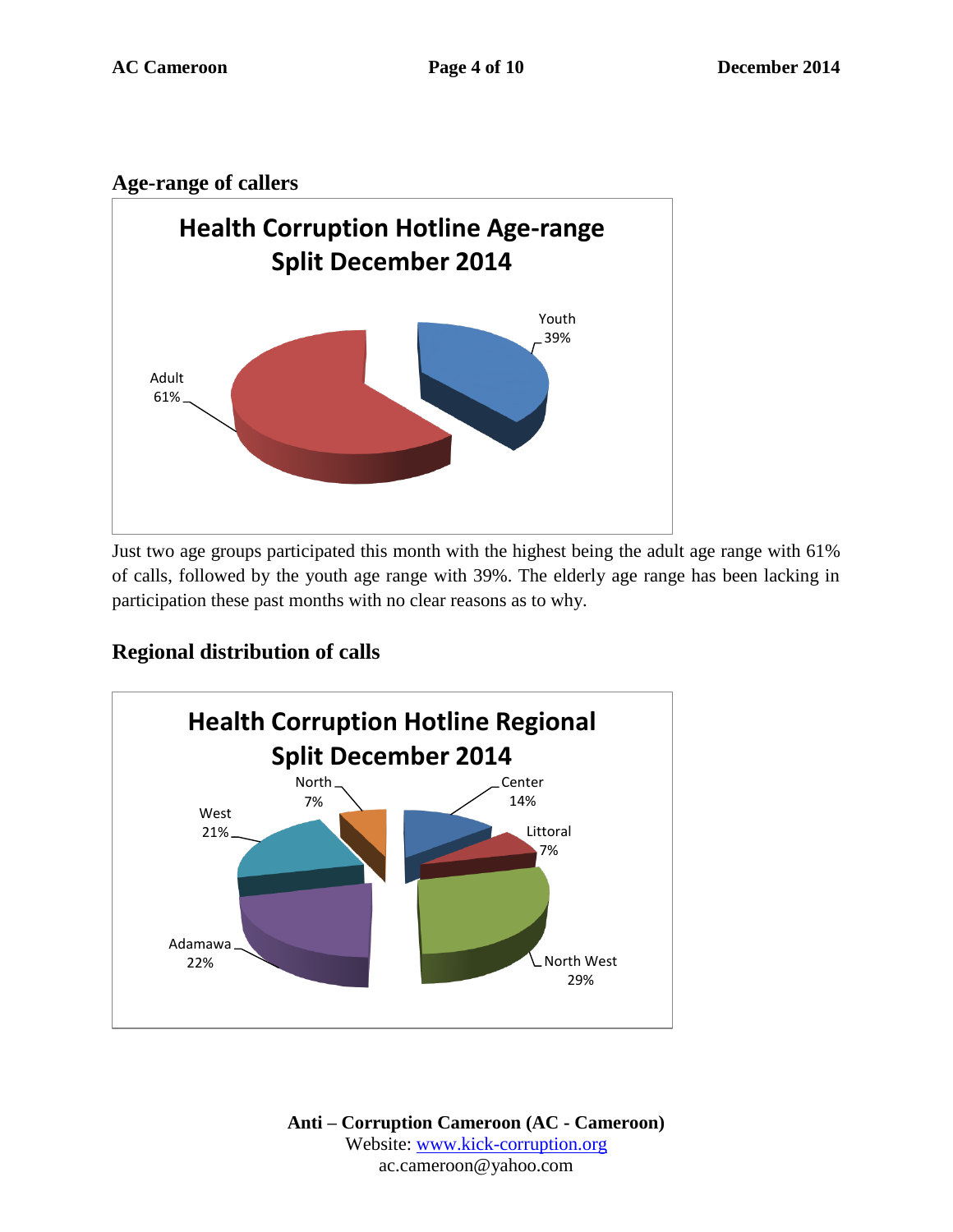The highest number of participative calls this month originates from the North West region, followed by the Adamawa region with 22%, the West region with 21%, the Center region with 14% and lastly by the North and Littoral regions with 7% each.

# **AC Hotline Phone**

The AC hotline phone registered **66** calls this month of December 2014 with **15** corruption and corruption assimilated offences and **7** non-corruption related complaints.



95% of AC hotline was responsive this month of December while just 5% of callers did not answer their calls.

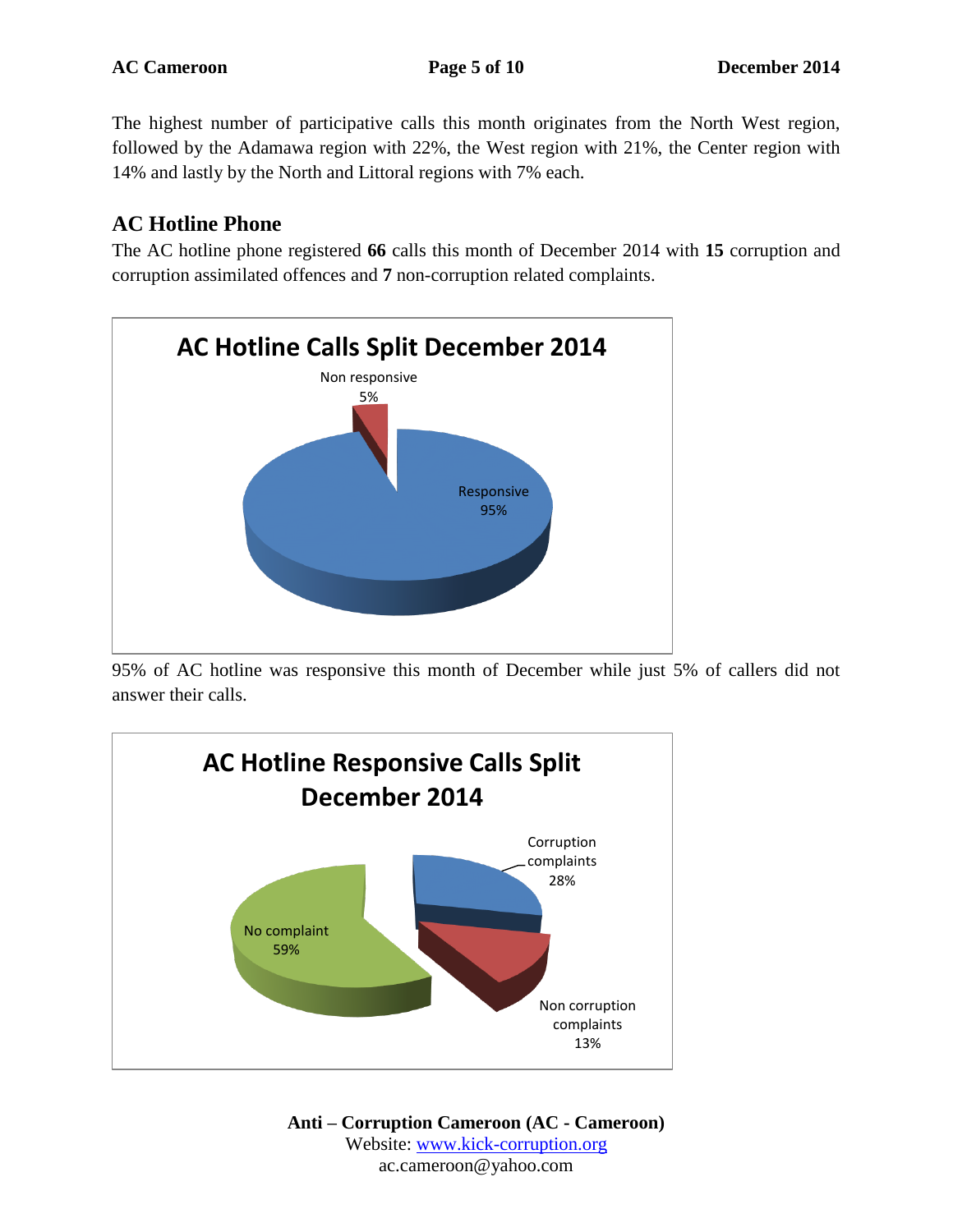59% of callers this month did not report any complaint while 28% of callers were victims of corruption and corruption related offences. 13% of callers filed complaints that were noncorruption related.



Bribe has the highest complaints with 38%, followed by fraud with 31%, extortion with 15%. Embezzlement complaints and complaints on abuse from forces of law and order both have 8%.



Breach of contract tops the list with 23%, followed by private problems with 22%, then child trafficking, theft, breach of trust, land problems and abusive dismissal which all have 11% each.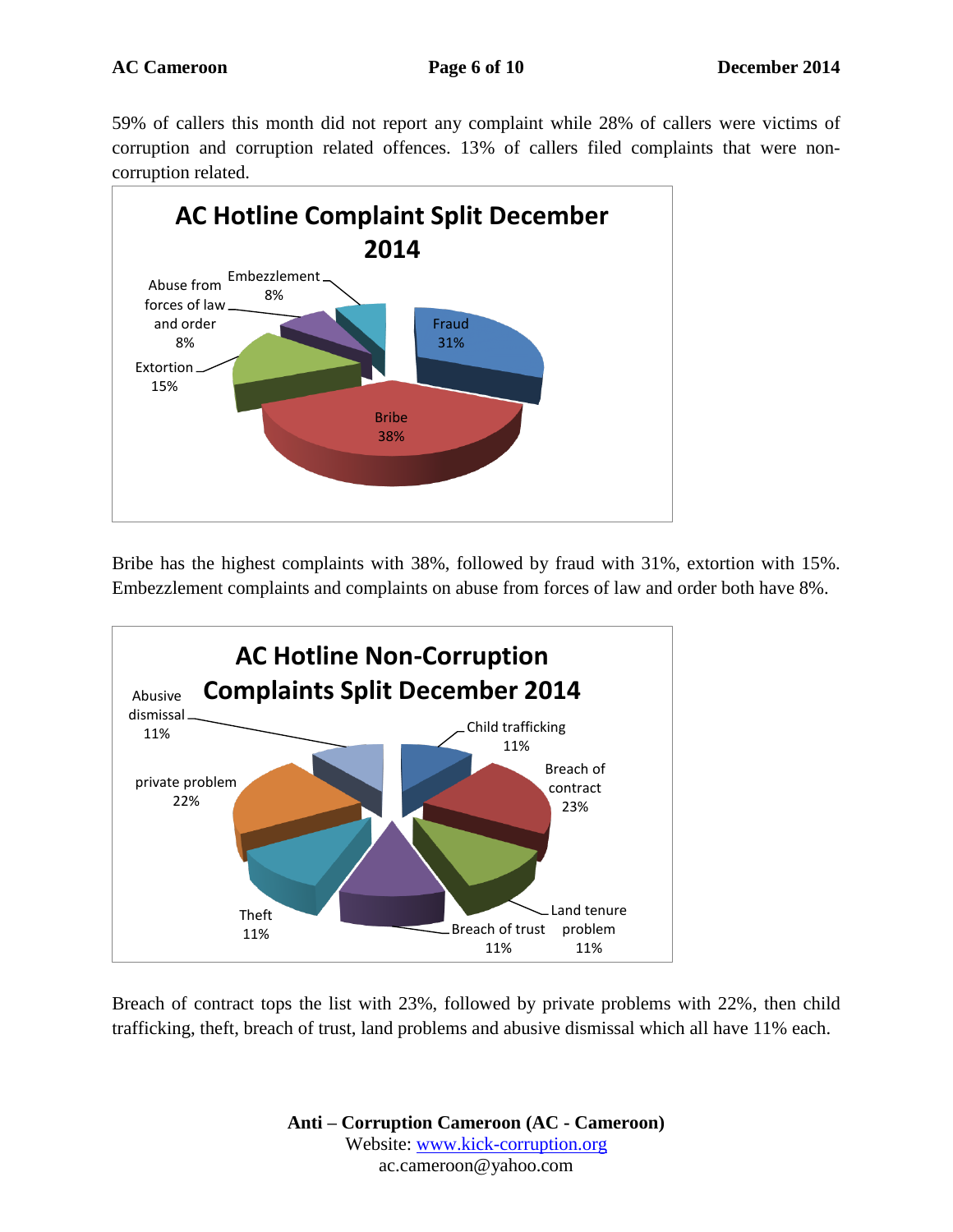

35% of no complaint calls this month was to wish AC a happy new year, followed by 26% of callers who wanted to give information to AC, 16% claimed to have dialed the wrong number, 13% had just gotten the number and was testing the functionality while 10% needed legal assistance with personal issues.

# **Gender**



As usual, the male gender participated more with 89% of calls while the women folk represent just 11% of calls received this month. Reasons for women participating less is not clear especially given that the women gender is given more attention during field work activities.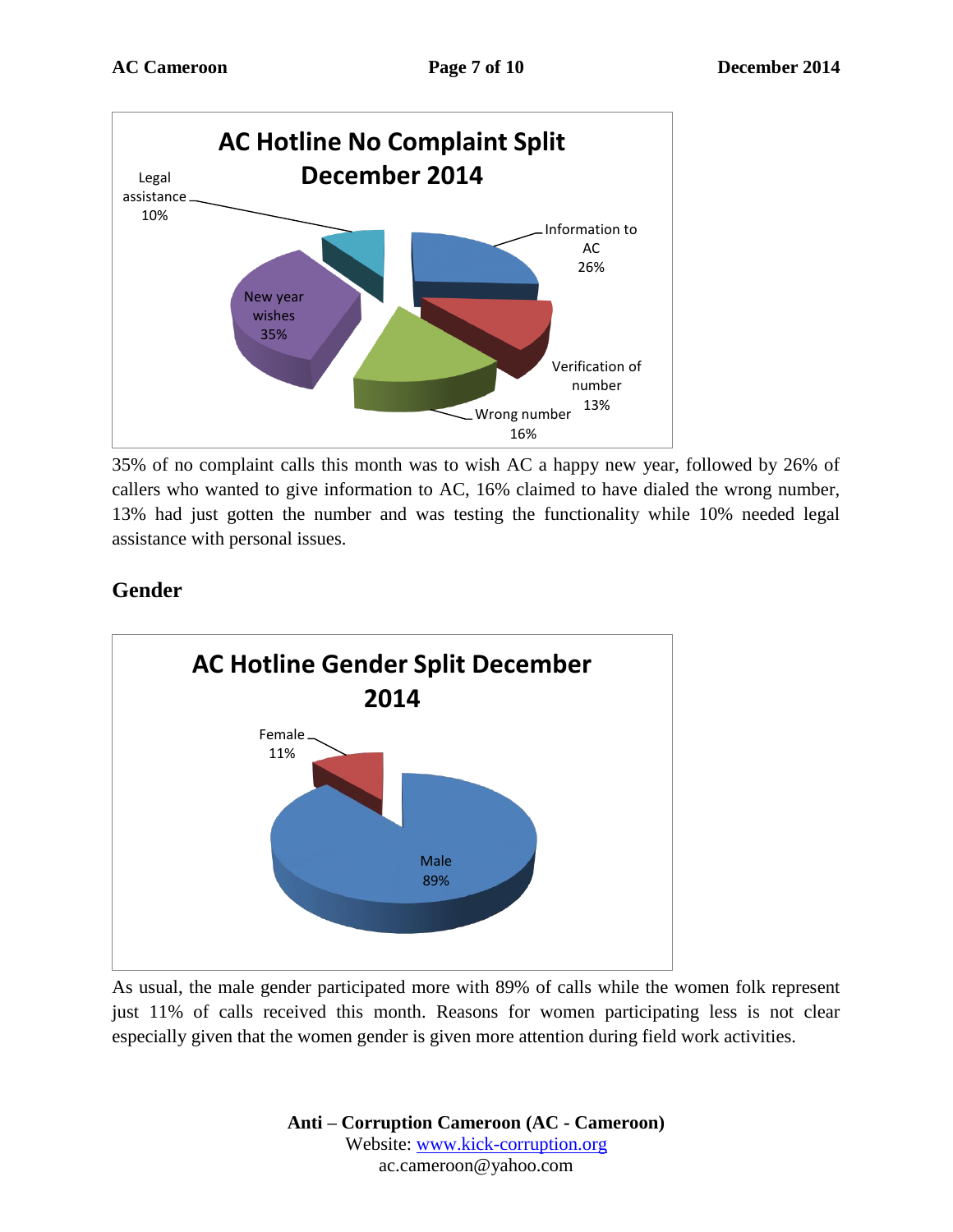## **Age range of callers**



The adult age range participated most this month with 54% followed by the youth age range with 44% and lastly the elderly age range which has just 2% of callers.

# **Regional distribution of calls**



The highest calls originated from the center region with 34% of calls, followed by the littoral region with 30%, the south west with 11%, the east with 9%, North West region with 7% while the far north region has 2% of calls. Normally active regions like the Adamawa have become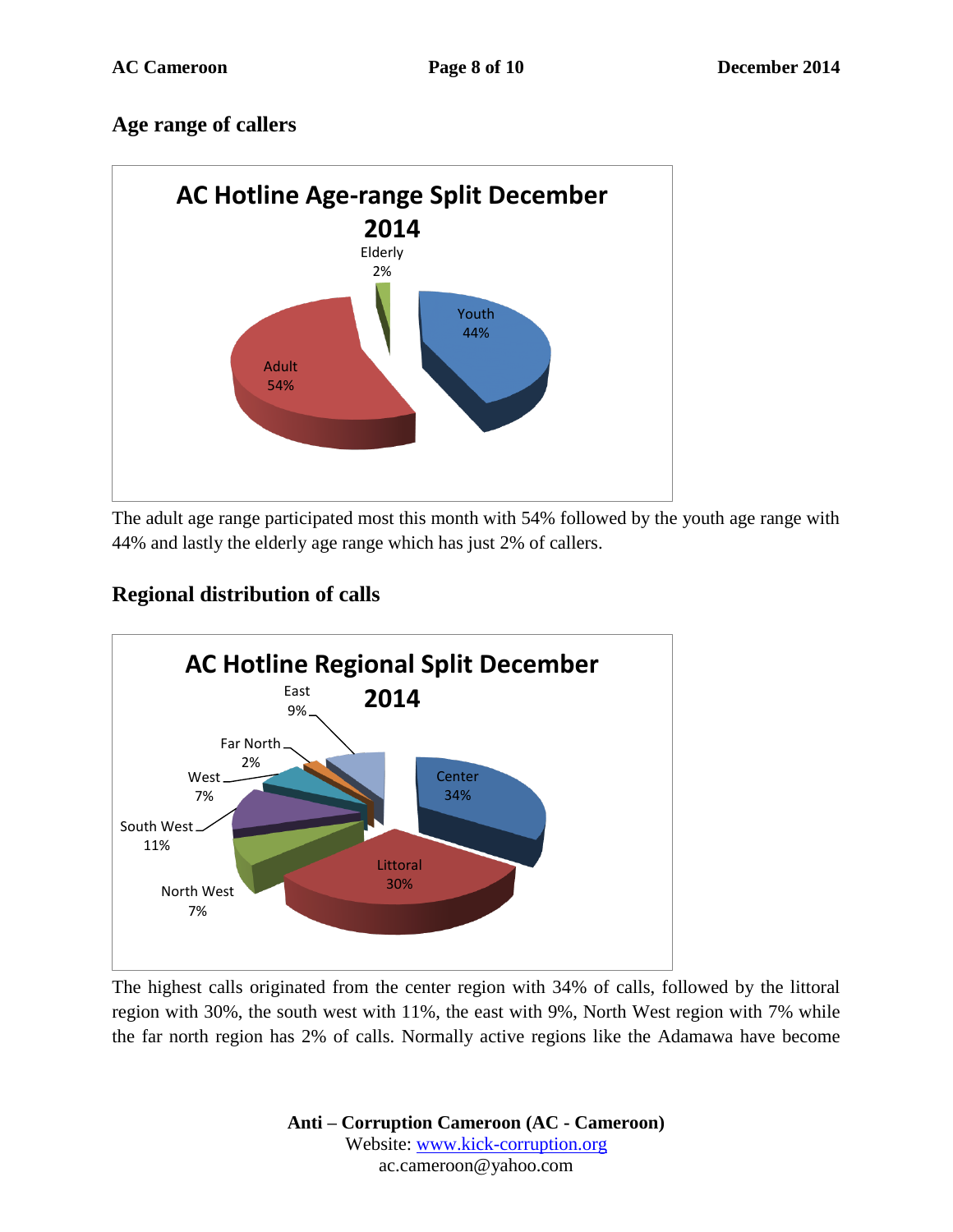dormant while participation has greatly reduced from the North West because of the lack of field work action in these towns.

#### **EMAIL/POSTAL Complaints**

Five (05) complaints received through the AC email address on tax payment fraud, custom duty fraud, child trafficking, forgery of official documents (national IDs for foreigners and fake resident permits) and extortion perpetrated by road safety police.

#### **Investigations**

Investigations were carried out at the Biyem Assi, SOA and Njoungolo district hospitals in Yaounde following a complaint received from Douala. The victim complained that he was asked to pay 2,000 CFA F for an HIV/AIDS test at the Nylon district hospital Douala on December 1<sup>st</sup>. This demand was in contrast to the Minister of Health's prior announcement that testing for HIV/AIDS will be free in all public and para-public hospitals on December  $1<sup>st</sup>$  in celebration of the international aids day. AC found out during its mission that the free testing period for HIV/AIDS was extended to cover the whole first week of December. AC could not get hold of the Director of the Nylon district hospital on phone to find out why its hospital did not respect the orders of the minister of public health.

Investigations were also carried out at the Yaounde I police district to get information regarding a bribe case opened this month. The complainant, a bike rider complained that his stolen bike was recovered from the hands of the bandits during a police raid in Bafoussam but the commissioner wants him to pay 200,000 CFA F before the bike is given back to him. AC was able to get helpful information pointing an accusing finger at the commissioner because as the information stipulates, the owner of the bike only needs to show proof that the bike is his and it will be returned to him. He presented the bike documents as was counseled by AC but still had problems getting back his bike. AC got an inspector of police on the phone who said it is the commissioner that is asking for the money not him but refused to give the commissioner's telephone number.

While investigations were ongoing in a complaint involving bribe opened this month against the Yaounde I council office, the complainant withdrew his interest to pursue the matter. The complainant, a teacher was asked to bribe 12,000 CFA F before they sign the photocopies of students' birth certificates he deposited for legalization in preparation for the French General Certificate of Secondary Education (BEPC) examinations. He was unable to produce the name and position of the culprit in question and after AC made a demand to meet the commissioner, the victim promptly withdrew his interest and the case was dropped.